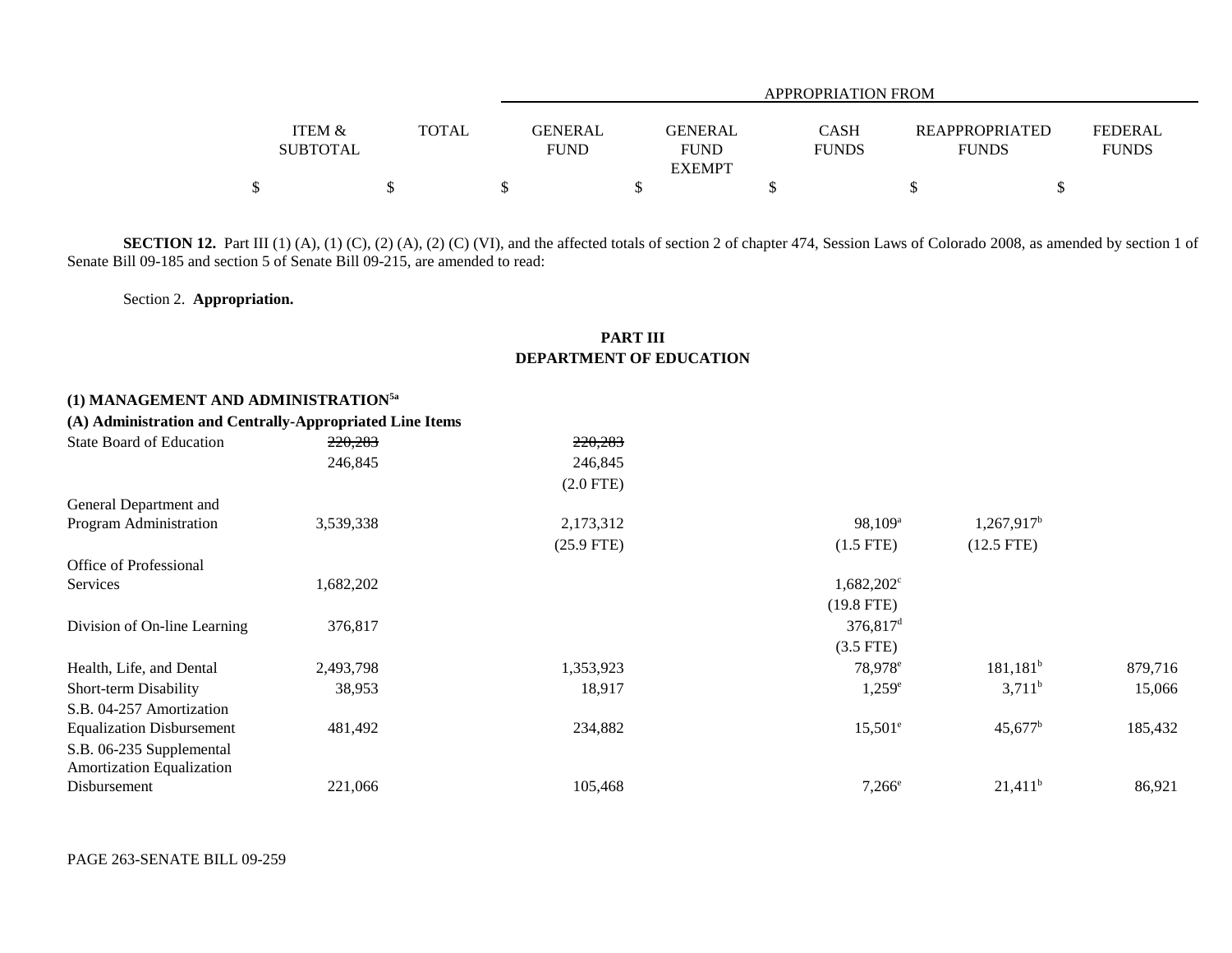|                                                           |                           |              |                               |                                                | APPROPRIATION FROM          |                                       |                                |
|-----------------------------------------------------------|---------------------------|--------------|-------------------------------|------------------------------------------------|-----------------------------|---------------------------------------|--------------------------------|
|                                                           | ITEM &<br><b>SUBTOTAL</b> | <b>TOTAL</b> | <b>GENERAL</b><br><b>FUND</b> | <b>GENERAL</b><br><b>FUND</b><br><b>EXEMPT</b> | <b>CASH</b><br><b>FUNDS</b> | <b>REAPPROPRIATED</b><br><b>FUNDS</b> | <b>FEDERAL</b><br><b>FUNDS</b> |
| $\mathbb{S}$                                              | $\mathbb{S}$              |              | \$<br>\$                      |                                                | $\$$                        | $\$$                                  | \$                             |
| Salary Survey and Senior                                  |                           |              |                               |                                                |                             |                                       |                                |
| <b>Executive Service</b>                                  | 1,044,492                 |              | 521,835                       |                                                | $35,413^e$                  | $100,530^{\rm b}$                     | 386,714                        |
| Performance-based Pay                                     |                           |              |                               |                                                |                             |                                       |                                |
| Awards                                                    | 403,242                   |              | 165,482                       |                                                | $14,928^e$                  | $44,261^b$                            | 178,571                        |
| <b>Workers' Compensation</b>                              | 252,848                   |              | 123,120                       |                                                | $10,013^e$                  | $19,588^{\rm b}$                      | 100,127                        |
| Legal Services for $6,167$                                |                           |              |                               |                                                |                             |                                       |                                |
| $6,628$ hours                                             | 465,362                   |              | 179,489                       |                                                | 185,873 <sup>f</sup>        | $100,000$ <sup>o</sup>                |                                |
| Administrative Law Judge                                  |                           |              |                               |                                                |                             |                                       |                                |
| Services                                                  | 46,498                    |              |                               |                                                | $17,076^{\rm g}$            | $29,422^h$                            |                                |
| Payment to Risk                                           |                           |              |                               |                                                |                             |                                       |                                |
| Management and Property                                   |                           |              |                               |                                                |                             |                                       |                                |
| Funds                                                     | 131,213                   |              | 114,999                       |                                                | $5,987^{\circ}$             | $10,227^{\rm b}$                      |                                |
| Capitol Complex Leased                                    |                           |              |                               |                                                |                             |                                       |                                |
| Space                                                     | 557,256                   |              | 168,066                       |                                                | $60,986^{\circ}$            | 38,870 <sup>b</sup>                   | 289,334                        |
| Reprinting and Distributing                               |                           |              |                               |                                                |                             |                                       |                                |
| Laws Concerning Education                                 | 35,480                    |              |                               |                                                | $35,480^{\rm i}$            |                                       |                                |
| <b>Emeritus Retirement</b>                                | 10,875                    |              | 10,875                        |                                                |                             |                                       |                                |
| (C) Assessments and Data Analyses                         |                           |              |                               |                                                |                             |                                       |                                |
| Colorado Student                                          |                           |              |                               |                                                |                             |                                       |                                |
| <b>Assessment Program</b>                                 | 20,312,396                |              | 15,719,422                    |                                                |                             |                                       | $4,592,974$ <sup>k</sup>       |
|                                                           |                           |              |                               |                                                | 15,719,422 <sup>p</sup>     |                                       |                                |
|                                                           |                           |              | $(5.0$ FTE)                   |                                                |                             |                                       | $(2.0$ FTE)                    |
|                                                           |                           |              |                               |                                                | $(5.0$ FTE)                 |                                       |                                |
| <b>Federal Grant for State</b><br>Assessments and Related |                           |              |                               |                                                |                             |                                       |                                |
| Activities                                                | 2,140,496                 |              |                               |                                                |                             |                                       | $2,140,496^k$                  |
|                                                           |                           |              |                               |                                                |                             |                                       | $(5.7$ FTE)                    |
| Longitudinal Analyses of                                  |                           |              |                               |                                                |                             |                                       |                                |
| <b>Student Assessment Results</b>                         | 286,732                   |              | 286,732                       |                                                |                             |                                       |                                |

PAGE 264-SENATE BILL 09-259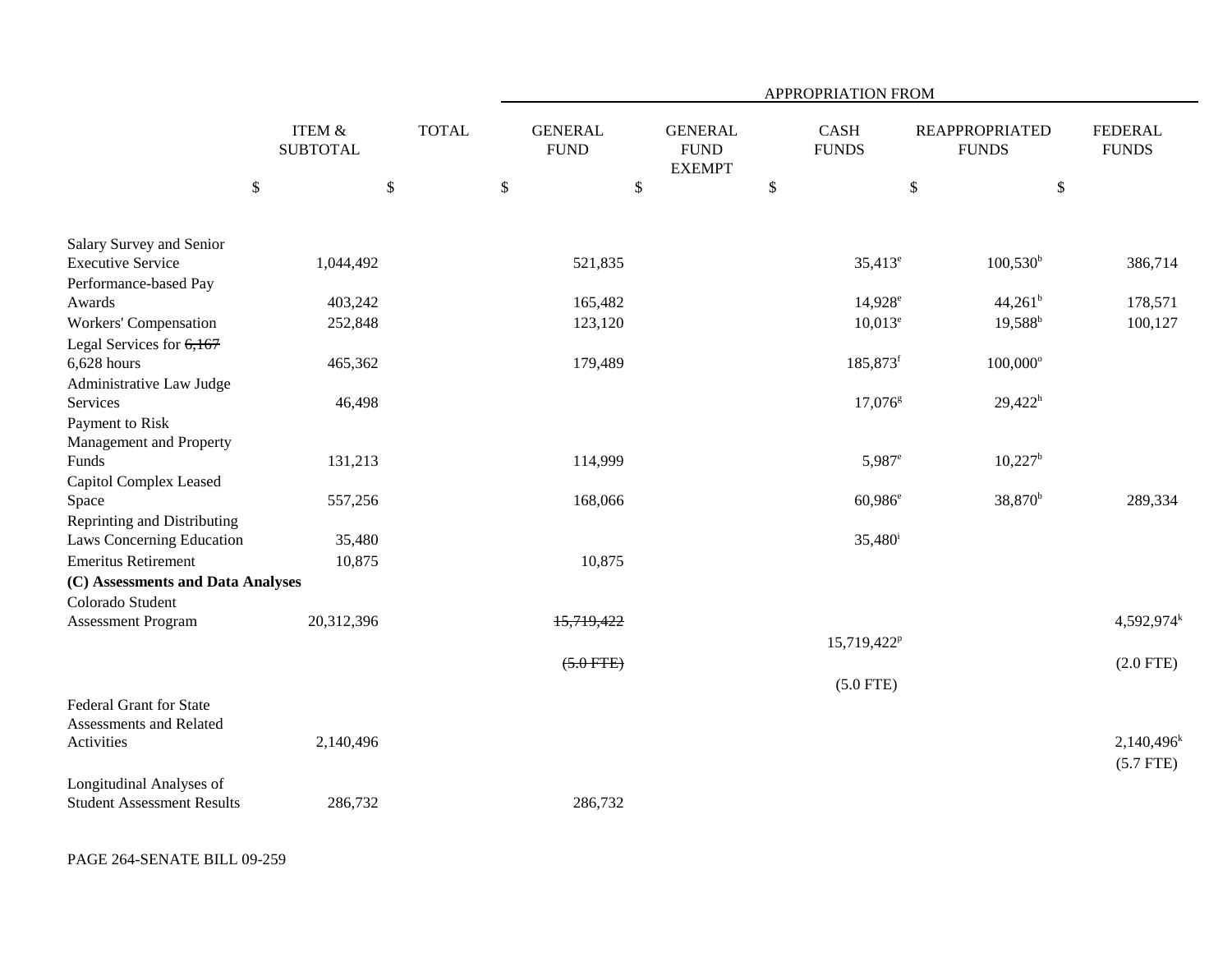|                           |              |                        | APPROPRIATION FROM                             |                             |                                       |                                |  |  |  |  |  |  |
|---------------------------|--------------|------------------------|------------------------------------------------|-----------------------------|---------------------------------------|--------------------------------|--|--|--|--|--|--|
| ITEM &<br><b>SUBTOTAL</b> | <b>TOTAL</b> | GENERAL<br><b>FUND</b> | <b>GENERAL</b><br><b>FUND</b><br><b>EXEMPT</b> | <b>CASH</b><br><b>FUNDS</b> | <b>REAPPROPRIATED</b><br><b>FUNDS</b> | <b>FEDERAL</b><br><b>FUNDS</b> |  |  |  |  |  |  |
|                           |              |                        |                                                |                             |                                       |                                |  |  |  |  |  |  |

#### (3.0 FTE)

### 42,263,379

#### 42,289,941

<sup>a</sup> This amount shall be from general education development program fees.

**b** These amounts shall be from indirect cost recoveries and various appropriations to the Department of Education.

<sup>c</sup> This amount shall be from the Educator Licensure Cash Fund created in Section 22-60.5-112 (1), C.R.S.

<sup>d</sup> This amount shall be from the On-line Education Cash Fund created in Section 22-30.7-107 (4) (a), C.R.S.

<sup>e</sup> Of these amounts, \$213,478 shall be from the Educator Licensure Cash Fund created in Section 22-60.5-112 (1), C.R.S., and \$16,853 shall be from general education development program fees.

f Of this amount, \$152,078 shall be from the Educator Licensure Cash Fund created in Section 22-60.5-112 (1), C.R.S., and \$33,795 shall be from the On-line Education Cash Fund created in Section 22-30.7-107 (4) (a), C.R.S.

<sup>g</sup> This amount shall be from the Educator Licensure Cash Fund created in Section 22-60.5-112 (1), C.R.S.

h This amount shall be from the Assistance to Public Schools, Categorical Programs, District Programs Required by Statute, Special Education - Children with Disabilities line item. <sup>i</sup> As authorized by Section 22-2-112 (1) (i), C.R.S., publishing costs shall be paid out of State Public School Fund created in Section 22-54-114 (1), C.R.S. Specifically, this amount shall be from rental income earned on public school lands that is credited to the Public School Income Fund pursuant to Section 36-1-116 (1) (a), C.R.S., and transferred to the State Public School Fund pursuant to Section 22-54-114 (1), C.R.S.

<sup>j</sup> This amount shall be from various appropriations to the Department of Education, including \$100,000 from the Assistance to Public Schools, Public School Finance, State Share of Districts' Total Program Funding line item.

<sup>k</sup> These amounts shall be from the federal grant for state assessments and related activities authorized pursuant to Title V1, Part A, Section 6113 of the federal No Child Left Behind Act of 2001.

<sup>1</sup> These amounts shall be from the Assistance to Public Schools, Public School Finance, State Share of Districts' Total Program Funding line item.

m This amount shall be from the State Charter School Institute Administration, Oversight, and Management line item.

n This amount shall be from various line items in the Assistance to Public Schools section.

<sup>o</sup> This amount shall be from the Assistance to Public Schools, Public School Finance, State Share of Districts' Total Program Funding line item.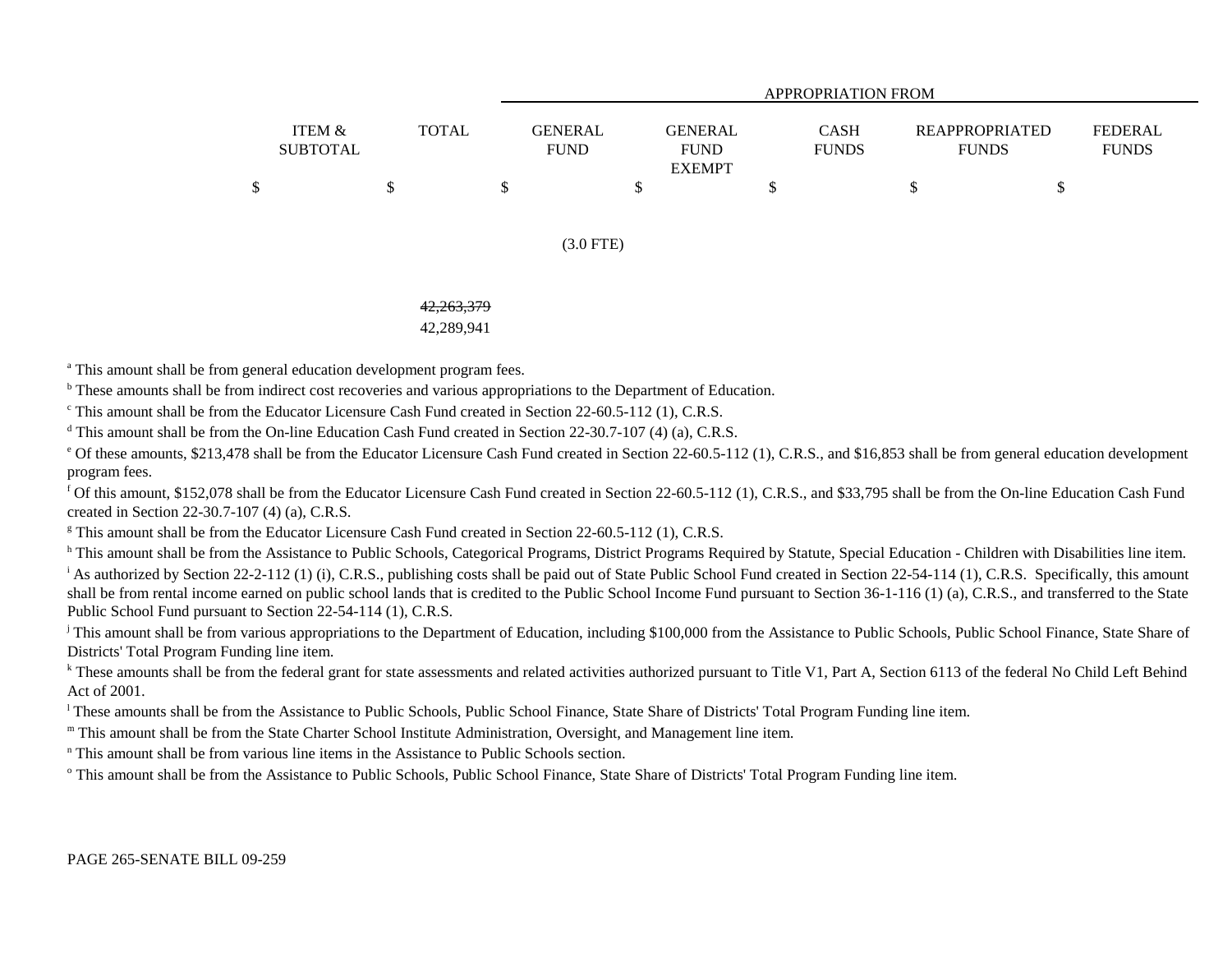|                   |              | APPROPRIATION FROM |               |              |                       |                |  |  |  |  |
|-------------------|--------------|--------------------|---------------|--------------|-----------------------|----------------|--|--|--|--|
|                   |              |                    |               |              |                       |                |  |  |  |  |
| <b>ITEM &amp;</b> | <b>TOTAL</b> | <b>GENERAL</b>     | GENERAL       | <b>CASH</b>  | <b>REAPPROPRIATED</b> | <b>FEDERAL</b> |  |  |  |  |
| <b>SUBTOTAL</b>   |              | <b>FUND</b>        | <b>FUND</b>   | <b>FUNDS</b> | <b>FUNDS</b>          | <b>FUNDS</b>   |  |  |  |  |
|                   |              |                    | <b>EXEMPT</b> |              |                       |                |  |  |  |  |
|                   |              |                    |               |              |                       |                |  |  |  |  |

p THIS AMOUNT SHALL BE FROM THE STATE EDUCATION FUND CREATED IN SECTION 17 (4) (A) OF ARTICLE IX OF THE STATE CONSTITUTION. PURSUANT TO SECTION 17 (3) OF ARTICLE IX OF THE COLORADO CONSTITUTION, APPROPRIATIONS FROM THE STATE EDUCATION FUND ARE NOT SUBJECT TO THE LIMITATION ON FISCAL YEAR SPENDING SET FORTH IN SECTION 20 OF ARTICLE X OF THE COLORADO CONSTITUTION.

### **(2) ASSISTANCE TO PUBLIC SCHOOLS**

| (A) Public School Finance              |               |               |                          |                          |                           |
|----------------------------------------|---------------|---------------|--------------------------|--------------------------|---------------------------|
| Administration                         | 1,145,439     |               |                          |                          | 1,145,439<br>$(13.0$ FTE) |
| <b>State Share of Districts' Total</b> |               |               |                          |                          |                           |
| Program Funding <sup>6</sup>           | 3,344,126,475 | 2,541,074,211 | 369,000,000 <sup>a</sup> | 434,052,264 <sup>b</sup> |                           |
|                                        |               | 2,870,822,419 | 39,251,792 <sup>a</sup>  |                          |                           |
| <b>APPROPRIATION TO STATE</b>          |               |               |                          |                          |                           |
| <b>EDUCATION FUND</b>                  | 120,964,055   | 120,964,055   |                          |                          |                           |
|                                        | 3,345,271,914 |               |                          |                          |                           |
|                                        | 3.466.235.969 |               |                          |                          |                           |

<sup>a</sup> This amount shall be from the General Fund Exempt Account created in Section 24-77-103.6 (2), C.R.S.

<sup>b</sup> Of this amount, \$328,533,581 shall be from the State Education Fund created in Section 17 (4) (a) of Article IX of the State Constitution, and \$105,518,683 shall be from the State Public School Fund created in Section 22-54-114 (1), C.R.S. Pursuant to Section 17 (3) of Article IX of the Colorado Constitution, appropriations from the State Education Fund are not subject to the limitation on fiscal year spending set forth in Section 20 of Article X of the Colorado Constitution. Of the amount appropriated from the State Public School Fund, \$73,940,900 is estimated to be from federal mineral leasing revenues transferred to the State Public School Fund pursuant to Section 22-54-114 (1), C.R.S.; \$19,000,000 is estimated to be from interest earned on moneys in the Public School Fund and transferred to the State Public School Fund pursuant to Sections 22-41-106 and 22-54-114 (1), C.R.S.; \$9,491,876 shall be from rental income earned on public school lands that is credited to the Public School Income Fund pursuant to Section 36-1-116 (1) (a), C.R.S., and transferred to the State Public School Fund pursuant to Section 22-54-114 (1), C.R.S.; \$3,000,000 is estimated to be from audit recoveries credited to the State Public School Fund pursuant to Section 22-54-114 (4), C.R.S., and \$85,907 is estimated to be from reserves in the State Public School Fund.

<sup>c</sup> This amount shall be from the Assistance to Public Schools, Public School Finance, State Share of Districts' Total Program Funding line item.

# **(C) Grant Programs, Distributions, and Other Assistance**

**(VI) Other Assistance**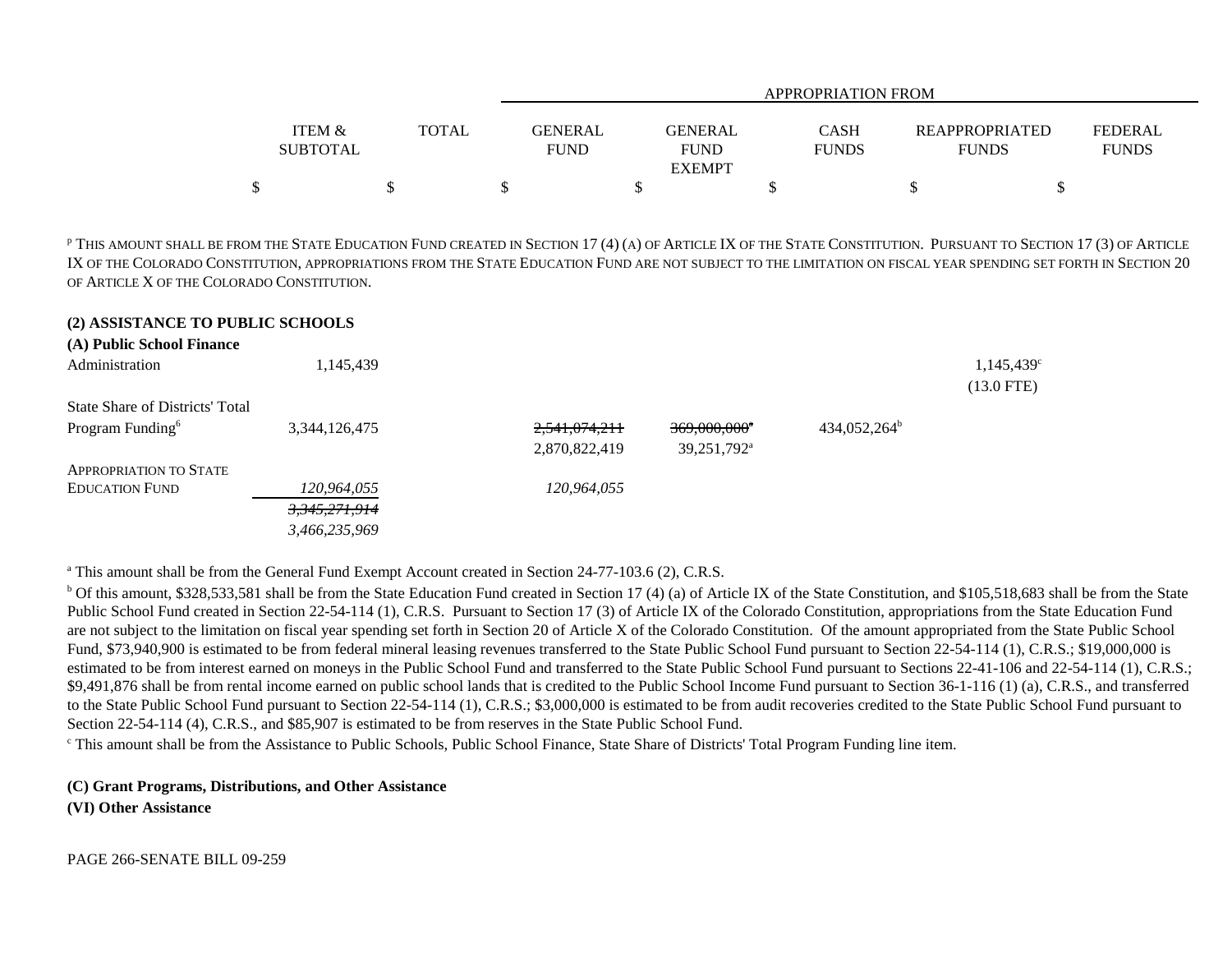|                                |        |                                      |              |                               |                                                | APPROPRIATION FROM          |                                       |                                |
|--------------------------------|--------|--------------------------------------|--------------|-------------------------------|------------------------------------------------|-----------------------------|---------------------------------------|--------------------------------|
|                                |        | <b>ITEM &amp;</b><br><b>SUBTOTAL</b> | <b>TOTAL</b> | <b>GENERAL</b><br><b>FUND</b> | <b>GENERAL</b><br><b>FUND</b><br><b>EXEMPT</b> | <b>CASH</b><br><b>FUNDS</b> | <b>REAPPROPRIATED</b><br><b>FUNDS</b> | <b>FEDERAL</b><br><b>FUNDS</b> |
|                                | $\$\,$ |                                      | \$           | \$                            | \$                                             | \$                          | \$<br>\$                              |                                |
|                                |        |                                      |              |                               |                                                |                             |                                       |                                |
| Appropriated Sponsored         |        |                                      |              |                               |                                                |                             |                                       |                                |
| Programs                       |        | 220,537,698                          |              |                               |                                                | $1,237,000^k$               | 4,471,580                             | 214,829,118                    |
|                                |        |                                      |              |                               |                                                |                             | $(6.0$ FTE)                           | $(67.3$ FTE)                   |
| Contingency Reserve Fund       |        | 4,770,988                            |              |                               |                                                | 4,770,988 <sup>m</sup>      |                                       |                                |
| <b>Military Dependent</b>      |        |                                      |              |                               |                                                |                             |                                       |                                |
| Supplemental Pupil             |        |                                      |              |                               |                                                |                             |                                       |                                |
| Enrollment                     |        | 1,818,517                            |              | 1,818,517                     |                                                |                             |                                       |                                |
| Supplemental On-line           |        |                                      |              |                               |                                                |                             |                                       |                                |
| <b>Education Services</b>      |        | 480,000                              |              |                               |                                                | $480,000^n$                 |                                       |                                |
| Supplemental On-line           |        |                                      |              |                               |                                                |                             |                                       |                                |
| <b>Education Grant Program</b> |        | 50,000                               |              |                               |                                                | $50,000^n$                  |                                       |                                |
|                                |        | 378,681,967                          |              |                               |                                                |                             |                                       |                                |
|                                |        | 376,863,450                          |              |                               |                                                |                             |                                       |                                |

<sup>a</sup> This amount shall be from rental income earned on public school lands that is credited to the Public School Income Fund pursuant to Section 36-1-116 (1) (a), C.R.S., and transferred to the State Public School Fund pursuant to Section 22-54-114 (1), C.R.S.

<sup>b</sup> This amount shall be from the Start Smart Nutrition Program Fund created in Section 22-82.7-105 (1), C.R.S.

<sup>c</sup> This amount shall be from federal Medicaid funds transferred from the Department of Health Care Policy and Financing.

 $d$  Pursuant to Section 22-54-117 (1.5) (a.5), C.R.S., the State Board of Education is authorized to approve and order payments from the School Capital Construction Expenditures Reserve Fund. For informational purposes, it is anticipated that the Department will spend \$184,401 of the moneys in this reserve to support 2.0 FTE and cover associated administrative expenditures.

<sup>e</sup> These amounts shall be from the State Education Fund created in Section 17 (4) (a) of Article IX of the State Constitution. Pursuant to Section 17 (3) of Article IX of the Colorado Constitution, appropriations from the State Education Fund are not subject to the limitation on fiscal year spending set forth in Section 20 of Article X of the Colorado Constitution. f This amount shall be from federal funds authorized pursuant to Title I, Part B, Subpart 1 of the federal No Child Left Behind Act of 2001.

<sup>g</sup> This amount shall be from the Read-to-Achieve Cash Fund created in Section 22-7-908 (1), C.R.S. This amount includes \$5,174,508 based on the projected transfer of tobacco settlement moneys to the Read-to-Achieve Cash Fund pursuant to Section 24-75-1104.5 (1) (h), C.R.S.; pursuant to Section 24-22-116, C.R.S., tobacco litigation settlement funds are not state fiscal year spending as defined in Section 20 of Article X of the Colorado Constitution. This amount also includes \$1,350,000 from reserves in the Read-to-Achieve Cash Fund.

<sup>h</sup> This amount shall be from the Family Literacy Education Fund created in Section 22-2-124 (8) (b), C.R.S.

PAGE 267-SENATE BILL 09-259